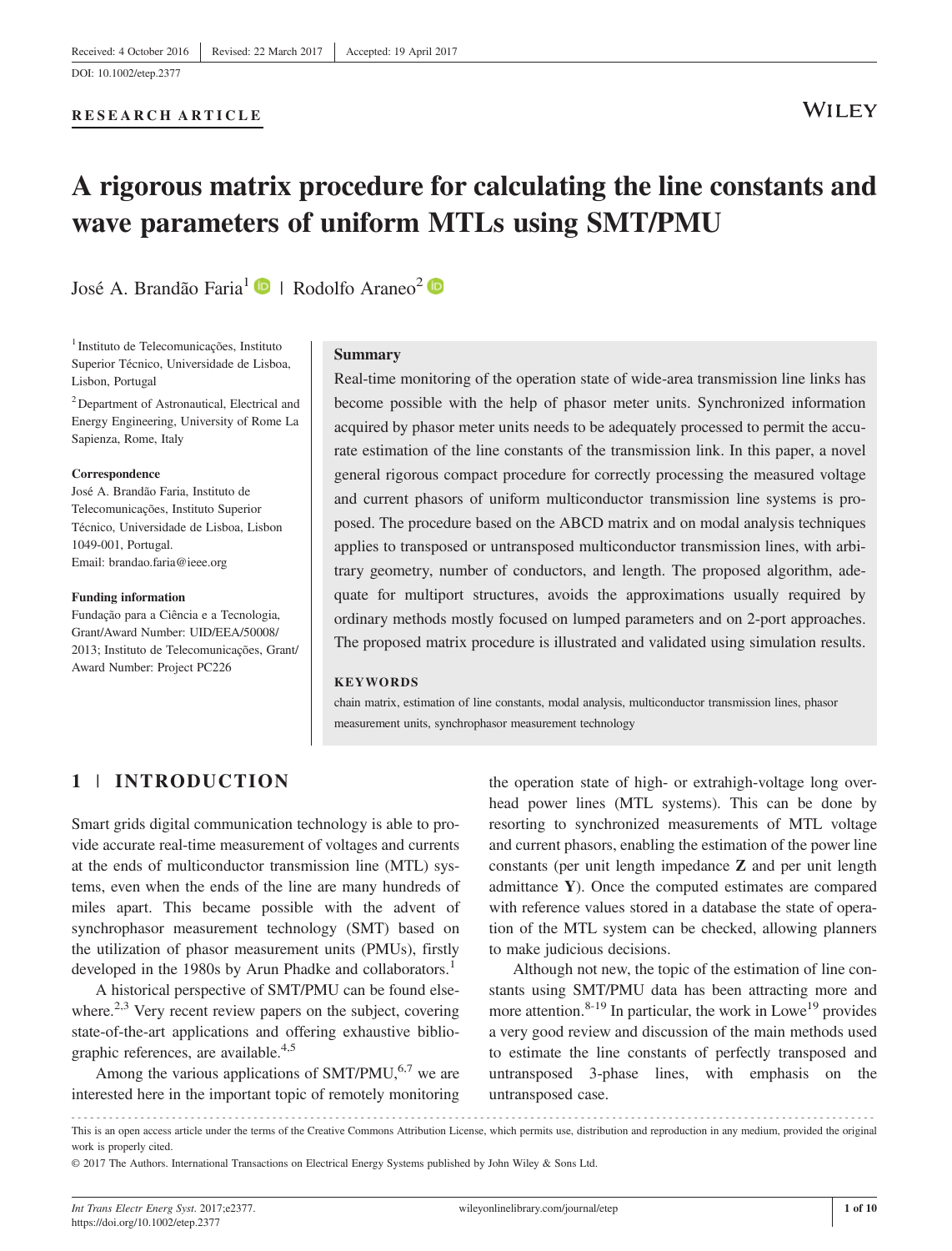# 2 of 10 **BRANDÃO FARIA AND ARANEO**

However, the analyses or approaches used in the past are, in our view, not entirely satisfactory. On the one hand, they use questionable assumptions and approximations, and on the other, they do not make full use of the properties of the physical system under observation. Some flaws encountered in the literature are

- 1. Zero, positive and negative sequence modes are assumed to decouple the MTL into equivalent 2‐port networks on which the analysis is based. The problem is that none of those "modes" exist; they do not coincide with actual traveling wave modes.
- 2. The referred equivalent 2‐port networks are often given the shape of pi‐circuits where the horizontal branch is related to Z and the vertical branches related to Y/2. The problem is that such circuits can only be used in transmission lines of very small length.
- 3. In some cases, where long MTLs are tackled, the analysis becomes too complicated, involving the solution of unnecessary nonlinear equations;
- 4. Most of the solutions proposed use lumped parameter approaches, avoiding the more physically adequate distributed parameter approach and associated modal analysis techniques;
- 5. For untransposed lines, the set of math equations required to describe the solution of the problem is unnecessarily heavy and quite cumbersome;
- 6. The particular physical properties of the MTL system (reciprocity and symmetry), which can be used to simplify the solution of parameters estimation, are not taken in account.

In this work, we establish a novel general rigorous compact matrix method that, using PMU information, permits the evaluation not only of the transmission line constants (p.u.l. impedance and admittance matrices) but also of the line wave parameters (characteristic wave impedance matrix, propagation constants, and mode eigenvectors). The method applies to uniform MTLs, with any number of conductors, any geometry, single or double circuit, of any length, for any frequency.

We will show that a minimum of  $n$  independent samples of the voltage and current phasors at the sending and receiving ends of an MTL with  $n+1$  conductors suffice to obtain all its line constants. The only assumption required is that the MTL system can be considered uniform. Otherwise, if the system were considered nonuniform, the definition/concept of "line constants" itself would make no sense.

One can argue that MTLs are indeed nonuniform systems. However, the chain connection of many line segments (span lengths) acts in a way to homogenize the disturbing effect of the local nonuniformities occurring along the entire line length. This is so because, for 50 or 60 Hz, the size of the perturbations is negligibly small at the scale of the wavelength

(6 or 5 Mm). As an elucidative example, take the case of overhead power line analysis considering the nonuniform problem arising from the effect of conductors sagging between towers.<sup>20</sup> When high frequency regimes are studied, the sag effect is important and manifests itself through resonance phenomena; however, when 50 or 60 Hz frequencies are considered, the sag effect produces no noticeable consequences; the analysis can be conducted successfully considering that the system is uniform, assigning an average height to each conductor.20

This paper is organized into 6 sections, the first of which is introductory. Section 2 is dedicated to background material on the chain matrix description of MTL systems. The proposed general procedure for the evaluation of the chain matrix, based on PMU information, is presented in Section 3. The determination of the MTL line constants, using modal analysis, based on the computed chain matrix, is addressed in Section 4. The effectiveness of the developed method is validated in Section 5 using numerical simulation results. At last, conclusions are outlined in Section 6.

# 2 | THE CHAIN MATRIX

Consider a uniform MTL section with  $n + 1$  conductors, one of them being the ground return (reference conductor #0).

As shown in Figure 1, the MTL connects two  $n$ -port networks, the generator side and the load side, both enforcing the MTL boundary conditions at  $x = 0$  (sending end) and  $x = l$  (receiving end). Due, mainly, to minute changes in the load network, the MTL boundary conditions can fluctuate over time. Voltage and current phasors are acquired, from synchronized measurements, at the sending (S) and receiving (R) ends of the system.

The purpose of this research work is the presentation of a general compact procedure for the determination of the following line constants:

- per unit length series impedance matrix,  $\mathbf{Z} = \mathbf{R} + i\mathbf{X}$  and
- per unit length shunt admittance matrix,  $Y = G + jS$ .



FIGURE 1 Uniform multiconductor transmission line (MTL) section of length l. Voltage and current phasors are acquired via synchrophasor measurement technology with phasor meter units at the sending and receiving ends of the MTL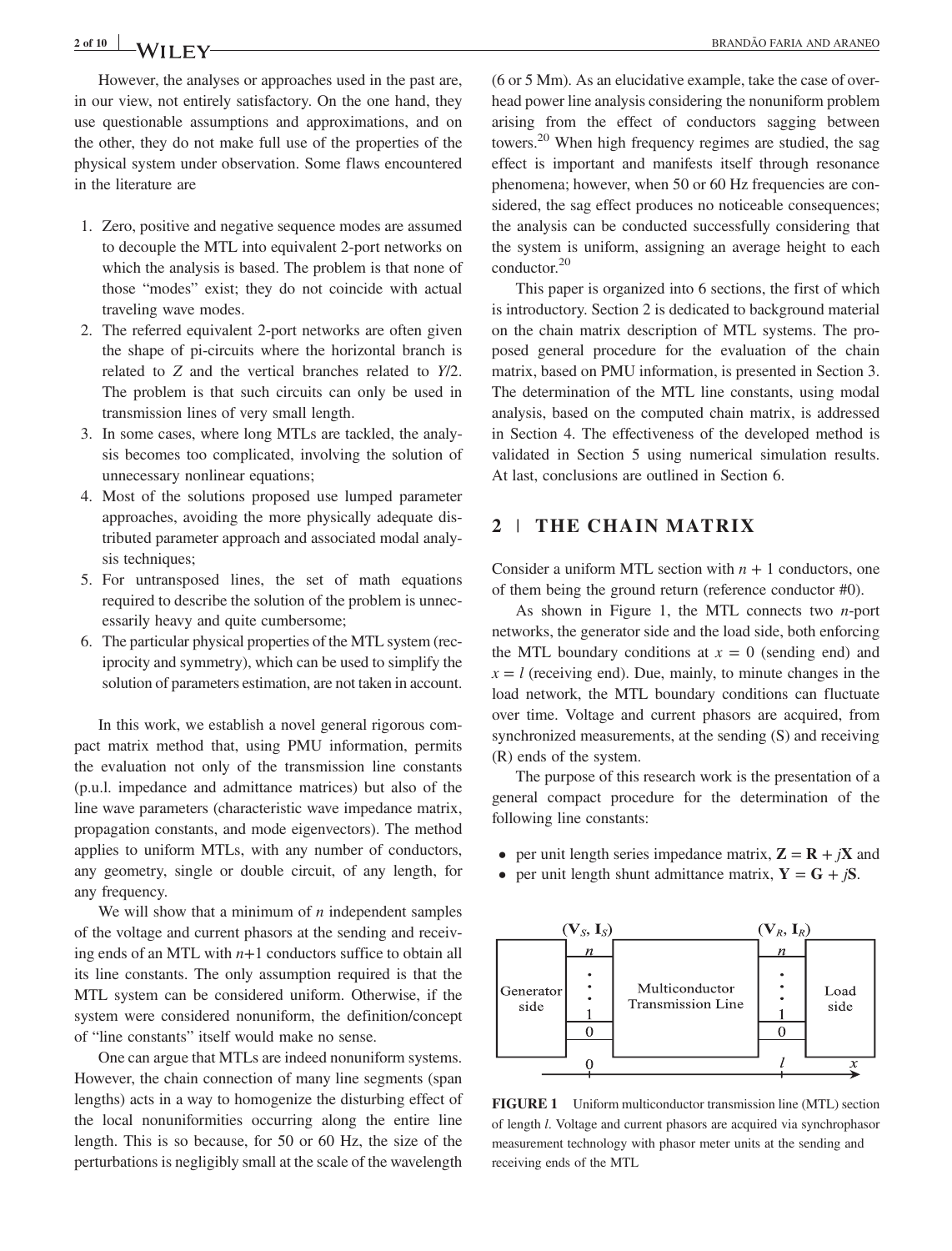In the process, at an intermediate stage, the following wave parameters are also obtained:

- characteristic wave impedance matrix  $\mathbf{Z}_w$ ,
- modal propagation constants  $\gamma = \alpha + j\beta$ , and
- modal voltage eigenvectors **t** (transformation matrix).

Since the MTL linear system is a  $2n$ -port network it can be adequately described in the frequency domain by its chain matrix or ABCD matrix, from which all of the above mentioned line constants and wave parameters can be computed. Therefore, the key problem to be solved is the calculation of the entries of the A, B, C, and D matrices from PMU measurements at the MTL ports. Note, however, that the chain matrix does not depend on the particular boundary conditions of the MTL; the chain matrix is an intrinsic property of the MTL system.

Most of the research on the subject of the estimation of line constants using PMU does not take into account the physical properties of the MTL and the corresponding mathematical properties of the ABCD matrix. If that is done, several simplifications can be used, and a lot of work can be saved.

The chain matrix is a  $2n \times 2n$  matrix that relates voltages and currents phasors at the sending port with those at the receiving port:

$$
\begin{bmatrix} \mathbf{U}_S \\ \mathbf{I}_S \end{bmatrix} = \begin{bmatrix} \mathbf{A} & \mathbf{B} \\ \mathbf{C} & \mathbf{D} \end{bmatrix} \begin{bmatrix} \mathbf{U}_R \\ \mathbf{I}_R \end{bmatrix}, \quad \begin{bmatrix} \mathbf{U}_R \\ \mathbf{I}_R \end{bmatrix} = \begin{bmatrix} \mathbf{A} & \mathbf{B} \\ \mathbf{C} & \mathbf{D} \end{bmatrix}^{-1} \begin{bmatrix} \mathbf{U}_S \\ \mathbf{I}_S \end{bmatrix}, (1)
$$

where  $U_s$ ,  $I_s$ ,  $U_R$ , and  $I_R$  are complex column vectors of size *n*,

$$
\mathbf{U}_{S} = \begin{bmatrix} U_{S1} \\ U_{S2} \\ \vdots \\ U_{Sn} \end{bmatrix}, \quad \mathbf{I}_{S} = \begin{bmatrix} I_{S1} \\ I_{S2} \\ \vdots \\ I_{Sn} \end{bmatrix}, \quad \mathbf{U}_{R} = \begin{bmatrix} U_{R1} \\ U_{R2} \\ \vdots \\ U_{Rn} \end{bmatrix}, \quad \mathbf{I}_{R} = \begin{bmatrix} I_{R1} \\ I_{R2} \\ \vdots \\ I_{Rn} \end{bmatrix}. \quad (2)
$$

The vector phasor quantities  $U_s$ ,  $I_s$ ,  $U_R$ , and  $I_R$  are determined by the boundary conditions of the MTL system, which vary over time.

The MTLs are  $2n$ -port networks containing linear passive nonanisotropic components; therefore, they are reciprocal. Consequently, the following properties must be obeyed: $^{21}$ 

$$
\begin{cases}\nAB^T = BA^T, & DC^T = CD^T \\
B^T D = D^T B, & C^T A = A^T C, \\
AD^T - BC^T = A^T D - C^T B = 1\n\end{cases}
$$
\n(3)

$$
\begin{bmatrix} \mathbf{A} & \mathbf{B} \\ \mathbf{C} & \mathbf{D} \end{bmatrix}^{-1} = \begin{bmatrix} \mathbf{D}^T & -\mathbf{B}^T \\ -\mathbf{C}^T & \mathbf{A}^T \end{bmatrix},
$$
(4)

$$
\det\begin{bmatrix} \mathbf{A} & \mathbf{B} \\ \mathbf{C} & \mathbf{D} \end{bmatrix} = 1, \tag{5}
$$

where superscript  $T$  stands for transposition and  $1$  is the identity matrix of order  $n$ .

Moreover, for uniform MTLs, the network is symmetrical (the S and R ports can be interchanged) and, in this case, the following properties add on: $21$ 

$$
\mathbf{B} = \mathbf{B}^T, \ \mathbf{C} = \mathbf{C}^T, \ \mathbf{D} = \mathbf{A}^T
$$
 (6)

Substituting Equation 6 into Equations 3, 4, and 5 leads to

$$
\begin{cases}\nAB = BD, DC = CA \\
A^2 - BC = D^2 - CB = 1\n\end{cases}
$$
\n(7)

$$
\begin{bmatrix} A & B \\ C & D \end{bmatrix}^{-1} = \begin{bmatrix} A & -B \\ -C & D \end{bmatrix}.
$$
 (8)

According to the above properties, the unimodular chain matrix can be fully described by the pair A and B, from where the remaining matrices C and D may be obtained through

$$
D = AT, C = B-1(A2-1).
$$
 (9)

# 3 | EVALUATION OF THE A AND B MATRICES

The evaluation of  $A = [a_{ik}]$  and  $B = [b_{ik}]$  requires only 2 matrix equations. From Equation 1,

$$
\mathbf{U}_S = \mathbf{A}\mathbf{U}_R + \mathbf{B}\mathbf{I}_R, \tag{10}
$$

and from Equations 1 and 8,

$$
\mathbf{U}_R = \mathbf{A}\mathbf{U}_S - \mathbf{B}\mathbf{I}_S. \tag{11}
$$

#### 3.1 | Case  $n = 1$

For  $n = 1$ , all the matrices and vectors in Equations 10 and 11 are simple scalars. The solution of Equations 10 and 11 is trivial:

$$
\begin{bmatrix} A \\ B \end{bmatrix} = \begin{bmatrix} U_R & I_R \\ U_S & -I_S \end{bmatrix}^{-1} \begin{bmatrix} U_S \\ U_R \end{bmatrix}.
$$
 (12)

From Equations 12 and 9, all the entries of the chain matrix can be found through

$$
A = D = \frac{U_S I_S + U_R I_R}{U_S I_R + U_R I_S}, \qquad B = \frac{U_S^2 - U_R^2}{U_S I_R + U_R I_S}, \qquad (13)
$$

$$
C = \frac{I_S^2 - I_R^2}{U_S I_R + U_R I_S},
$$

which complies with the general properties in Equation 6.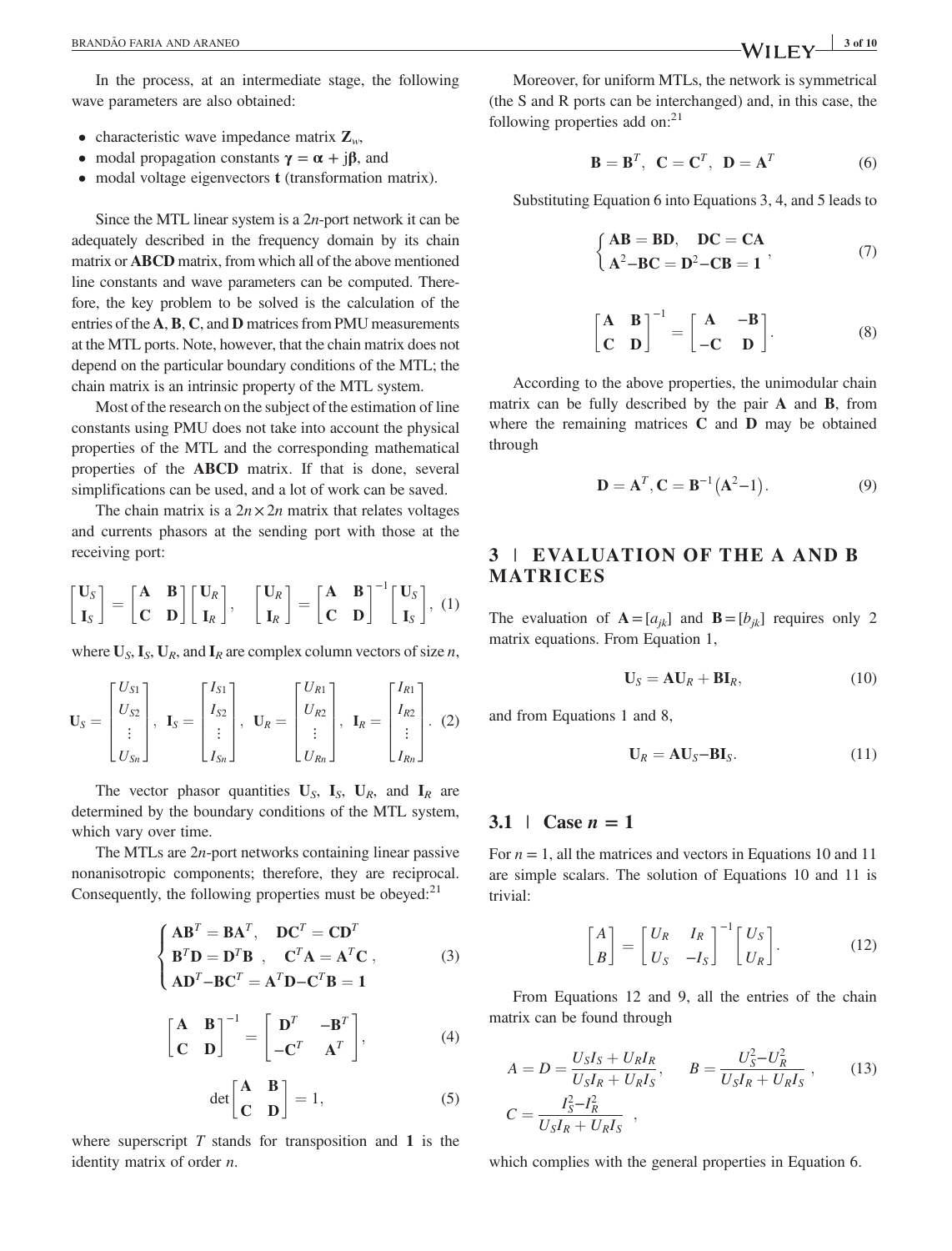# 3.2 | General case

Things are more intricate when  $A$  and  $B$  are not scalars but matrices. For generic *n*, the **A** and **B** matrices have  $n^2$  entries; therefore,  $2n^2$  scalar complex equations are required for their evaluation.

B being symmetric would permit the elimination of  $n(n - 1)/2$  equations, but we will not take advantage of that possibility. Reasons are twofold. On the one hand, that would complicate the computational algorithm, that is, more steps would be required to get lesser final equations to be solved (lesser unknowns) but that would break the formal simplicity and compactness of the proposed matrix method, without gained benefit for small  $n$ , as is the case of 3‐phase power lines. On the other hand, the computed results of matrix B will allow, at an intermediate stage, to control/ check its symmetry—a strong asymmetry of B will be a symptom that the MTL under concern clearly deviates from a uniform system, precluding, in that case, reliable conclusions about the estimated line constants.

For a 2*n*-port MTL, the results in Equations 10 and 11 provide 2n simultaneous scalar equations, but we need  $2n^2$ scalar equations to find the matrix entries of A and B. This means that Equations 10 and 11 must be used not once but n times to allow a complete formulation of the problem. A set of *n* independent phasor measurements are required to be performed at  $n$  time instants.

The time gap between measurements should be long enough to permit significant changes of the MTL boundary conditions at one or both ports (for example, considering different load conditions at the receiving port). The meaning of "significant changes of the boundary conditions" will be discussed in Section 5.

To understand the procedure for the general case, we start by introducing the column vectors with all the voltages and currents phasors acquired in measurement  $(k)$ , with  $k$  running from 1 to  $n$ :

$$
\mathbf{U}_{S}^{(k)} = \begin{bmatrix} U_{S1}^{(k)} \\ U_{S2}^{(k)} \\ \vdots \\ U_{Sn}^{(k)} \end{bmatrix}, \ \ \mathbf{I}_{S}^{(k)} = \begin{bmatrix} I_{S1}^{(k)} \\ I_{S2}^{(k)} \\ \vdots \\ I_{Sn}^{(k)} \end{bmatrix}, \ \ \mathbf{U}_{R}^{(k)} = \begin{bmatrix} U_{R1}^{(k)} \\ U_{R2}^{(k)} \\ \vdots \\ U_{Rn}^{(k)} \end{bmatrix}, \ \ \mathbf{I}_{R}^{(k)} = \begin{bmatrix} I_{R1}^{(k)} \\ I_{R2}^{(k)} \\ \vdots \\ I_{Rn}^{(k)} \end{bmatrix}, \tag{14}
$$

which, according to Equation 10, must satisfy the matrix equation:

$$
\begin{bmatrix} \mathbf{A} & \mathbf{B} \end{bmatrix} \begin{bmatrix} \mathbf{U}_{R}^{(k)} \\ \mathbf{I}_{R}^{(k)} \end{bmatrix} = \mathbf{U}_{S}^{(k)} \rightarrow
$$
\n
$$
\begin{bmatrix} \mathbf{A} & \mathbf{B} \end{bmatrix} \begin{bmatrix} \mathbf{U}_{R}^{(1)} \cdots \mathbf{U}_{R}^{(n)} \\ \mathbf{I}_{R}^{(1)} \cdots \mathbf{I}_{R}^{(n)} \end{bmatrix} = \begin{bmatrix} \mathbf{U}_{S}^{(1)} \cdots \mathbf{U}_{S}^{(n)} \end{bmatrix}.
$$
\n
$$
(15)
$$

Likewise, according to Equation 11, we have

$$
\begin{bmatrix} \mathbf{A} & \mathbf{B} \end{bmatrix} \begin{bmatrix} \mathbf{U}_{S}^{(k)} \\ -\mathbf{I}_{S}^{(k)} \end{bmatrix} = \mathbf{U}_{R}^{(k)} \rightarrow
$$
\n
$$
\begin{bmatrix} \mathbf{A} & \mathbf{B} \end{bmatrix} \begin{bmatrix} \mathbf{U}_{S}^{(1)} \cdots & \mathbf{U}_{S}^{(n)} \\ -\mathbf{I}_{S}^{(1)} \cdots & -\mathbf{I}_{S}^{(n)} \end{bmatrix} = \begin{bmatrix} \mathbf{U}_{R}^{(1)} \cdots & \mathbf{U}_{R}^{(n)} \end{bmatrix} . \tag{16}
$$

Next, 4 square matrices  $n \times n$ , gathering all the measured quantities, are defined:

$$
\begin{cases}\n\mathbf{U}_{SS} = \left[\mathbf{U}_{S}^{(1)} \cdots \mathbf{U}_{S}^{(n)}\right], & \mathbf{I}_{SS} = \left[\mathbf{I}_{S}^{(1)} \cdots \mathbf{I}_{S}^{(n)}\right] \\
\mathbf{U}_{RR} = \left[\mathbf{U}_{R}^{(1)} \cdots \mathbf{U}_{R}^{(n)}\right], & \mathbf{I}_{RR} = \left[\mathbf{I}_{R}^{(1)} \cdots \mathbf{I}_{R}^{(n)}\right] \n\end{cases} (17)
$$

and by using them, the results in Equations 15 and 16 can be recast into a single equation:

$$
\begin{bmatrix} \mathbf{A} & \mathbf{B} \end{bmatrix} \begin{bmatrix} \mathbf{U}_{RR} & \mathbf{U}_{SS} \\ \mathbf{I}_{RR} & -\mathbf{I}_{SS} \end{bmatrix} = \begin{bmatrix} \mathbf{U}_{SS} & \mathbf{U}_{RR} \end{bmatrix},\tag{18}
$$

which, finally, allows the determination of the A and B matrices:

$$
\begin{bmatrix} \mathbf{A} & \mathbf{B} \end{bmatrix} = \begin{bmatrix} \mathbf{U}_{SS} & \mathbf{U}_{RR} \end{bmatrix} \begin{bmatrix} \mathbf{U}_{RR} & \mathbf{U}_{SS} \\ \mathbf{I}_{RR} & -\mathbf{I}_{SS} \end{bmatrix}^{-1} . \tag{19}
$$

# 4 | EVALUAT ION OF MTL PARAMETERS

The key matrices **A** and **B** belonging to the chain matrix are extracted according to the general compact procedure established in Section 3.2, with the final result given in Equation 19.

However, although not required, individual solutions for A and for B may be found from Equation 19. In fact, after some matrix algebra, one may write:

$$
\begin{cases}\n\mathbf{A} = \mathbf{M}_{1\mathbf{A}} \mathbf{N}_{1\mathbf{A}}^{-1}, \text{ with } \begin{cases}\n\mathbf{M}_{1\mathbf{A}} = \mathbf{U}_{SS} + \mathbf{U}_{RR} & \mathbf{I}_{SS}^{-1} \mathbf{I}_{RR} \\
\mathbf{N}_{1\mathbf{A}} = \mathbf{U}_{RR} + \mathbf{U}_{SS} & \mathbf{I}_{SS}^{-1} \mathbf{I}_{RR} \\
\mathbf{B} = \mathbf{M}_{1\mathbf{B}} \mathbf{N}_{1\mathbf{B}}^{-1}, \text{ with } \begin{cases}\n\mathbf{M}_{1\mathbf{B}} = \mathbf{U}_{SS} \mathbf{U}_{RR}^{-1} & \mathbf{U}_{SS} - \mathbf{U}_{RR} \\
\mathbf{N}_{1\mathbf{B}} = \mathbf{I}_{SS} + \mathbf{I}_{RR} \mathbf{U}_{RR}^{-1} & \mathbf{U}_{SS}\n\end{cases}.\n\end{cases} (20)
$$

At this point, 2 remarks are convenient.

Firstly, one may notice that in the limit case  $n = 1$ , all of the intervening matrices in Equation 20 turn into scalars, yielding

$$
A = \frac{U_S I_S + U_R I_R}{U_S I_R + U_R I_S}, \ \ B = \frac{U_S^2 - U_R^2}{U_S I_R + U_R I_S}
$$

;

which confirms the conclusion found in Equation 13.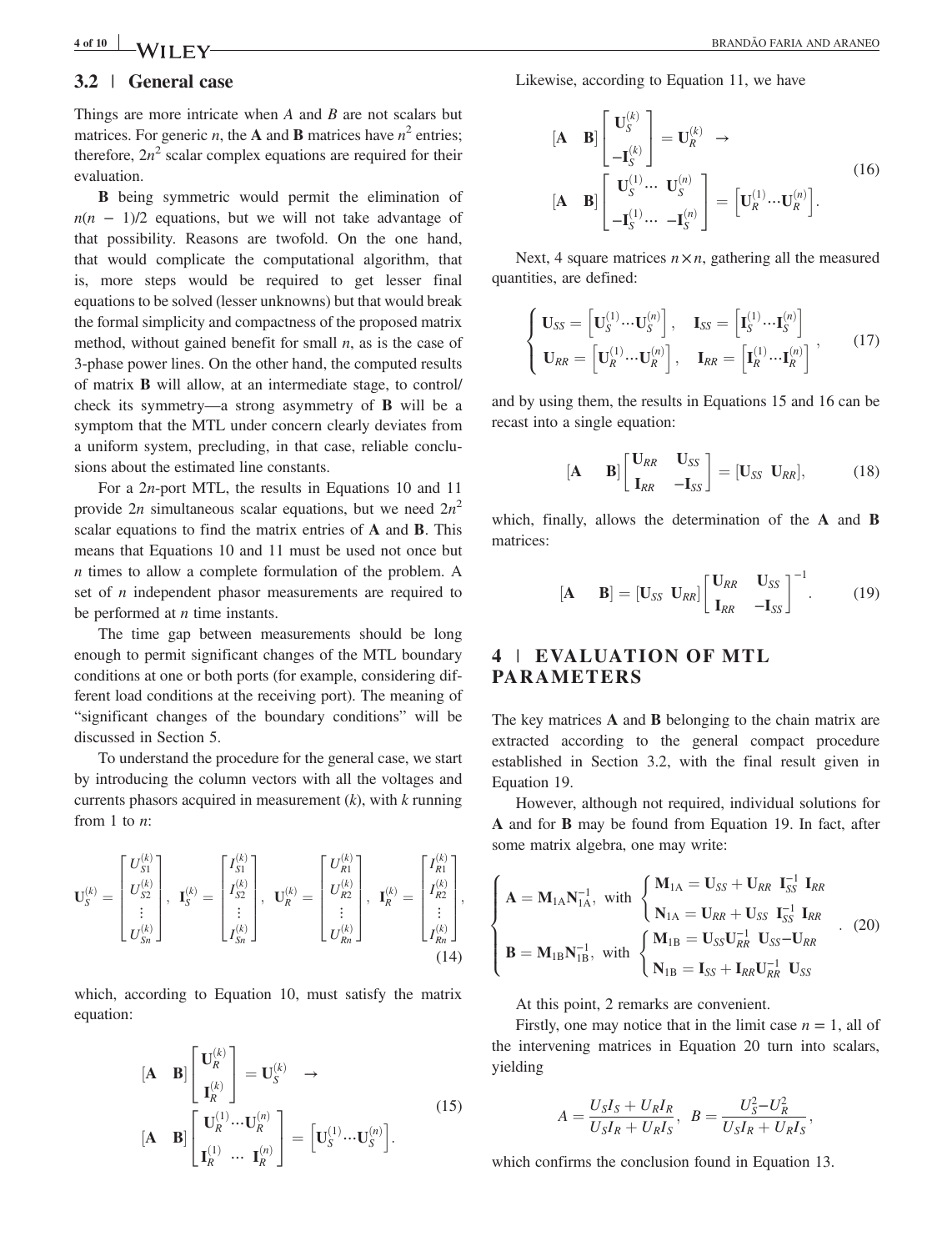As a second remark, for the general case  $n>1$ , one may notice that the direct application of the result in Equation 20, obtained using partitioned matrix techniques, requires that  $I_{SS}$ ,  $U_{RR}$ ,  $N_{1A}$ , and  $N_{1B}$  are nonsingular matrices. However, it must be underlined that these conditions, although sufficient, are not necessary for calculating [A B] from Equation 19. To make clear that  $I_{SS}$  and  $U_{RR}$  can be singular and the problem can still be solved, we can go back to Equation 18 and, using Pauli matrices, rewrite the equation as

$$
\begin{bmatrix} \mathbf{A} & \mathbf{B} \end{bmatrix} \begin{bmatrix} \mathbf{0} & \mathbf{1} \\ \mathbf{1} & \mathbf{0} \end{bmatrix} \begin{bmatrix} \mathbf{0} & \mathbf{1} \\ \mathbf{1} & \mathbf{0} \end{bmatrix} \begin{bmatrix} \mathbf{U}_{RR} & \mathbf{U}_{SS} \\ \mathbf{I}_{RR} & -\mathbf{I}_{SS} \end{bmatrix} = \begin{bmatrix} \mathbf{U}_{SS} & \mathbf{U}_{RR} \end{bmatrix} \tag{21}
$$
\n
$$
\begin{bmatrix} \mathbf{1} & \mathbf{0} \\ \mathbf{0} & \mathbf{1} \end{bmatrix}
$$

from where we get

$$
\begin{bmatrix} \mathbf{B} & \mathbf{A} \end{bmatrix} = \begin{bmatrix} \mathbf{U}_{SS} & \mathbf{U}_{RR} \end{bmatrix} \begin{bmatrix} \mathbf{I}_{RR} & -\mathbf{I}_{SS} \\ \mathbf{U}_{RR} & \mathbf{U}_{SS} \end{bmatrix}^{-1} . \tag{22}
$$

Using again partitioned matrix techniques, individual solutions for **A** and **B**, similar to Equation 20, but with different shape, can be found:

$$
\begin{cases}\n\mathbf{A} = \mathbf{M}_{2A} \mathbf{N}_{2A}^{-1}, \text{ with } \begin{cases}\n\mathbf{M}_{2A} = \mathbf{U}_{RR} + \mathbf{U}_{SS} & \mathbf{I}_{RR}^{-1} \mathbf{I}_{SS} \\
\mathbf{N}_{2A} = \mathbf{U}_{SS} + \mathbf{U}_{RR} & \mathbf{I}_{RR}^{-1} \mathbf{I}_{SS} \\
\mathbf{B} = \mathbf{M}_{2B} \mathbf{N}_{2B}^{-1}, \text{ with } \begin{cases}\n\mathbf{M}_{2B} = \mathbf{U}_{SS} - \mathbf{U}_{RR} \mathbf{U}_{SS}^{-1} & \mathbf{U}_{RR} \\
\mathbf{N}_{2B} = \mathbf{I}_{RR} + \mathbf{I}_{SS} \mathbf{U}_{SS}^{-1} & \mathbf{U}_{RR}\n\end{cases}\n\end{cases} (23)
$$

In this case, the direct application of Equation 23 would not require the nonsingularity of  $I_{SS}$  and  $U_{RR}$  but would require the nonsingularity of  $I_{RR}$  and  $U_{SS}$ .

This shows that the calculation of A and B, from Equation 19 or 22, is not conditioned by the occasional singularity of some of the individual submatrices  $I_{RR}$ ,  $I_{SS}$ ,  $U_{SS}$ , and  $U_{RR}$ . If A or B fail to be individually computed using the  $n \times n$  matrix equations in Equation 20 or 23, then the pair [A B] will have to be globally computed from the inversion of the  $2n \times 2n$  matrices in Equation 19 or 22.

In addition, it can be noted from the results in Section 4.1 (Equations 24 and 28) that, for actual MTLs with losses, one can be sure that nonsingular A and B matrices do always exist, since none of their eigenvalues can be 0.

Is the process fool proof? No, of course.

If, for example, the set of enforced sending end voltages is kept constant during measurements, and the load impedance at the receiving end does not vary when 2 or more of the measurements are executed, then all the submatrices  $I_{RR}$ ,  $I_{SS}$ ,  $U_{SS}$ , and  $U_{RR}$  turn out to be singular, and the problem cannot be solved. If the load impedance varies only very

slightly then the problem can be solved but with large errors. In short, the success of the method relies on the degree of linear independence of the set of  $n$  measurements—see discussion in Section 5.2.

# 4.1 | Wave propagation parameters

From the theory of modal analysis of uniform  $MTL$ ,<sup>22,23</sup> we know that

$$
\mathbf{A} = \mathbf{T}(\cosh \gamma l) \mathbf{T}^{-1},\tag{24}
$$

where  $\gamma$  is a diagonal matrix gathering the modal propagation constants and T is the modal transformation matrix, whose columns provide the voltages distribution among conductors for each and every traveling mode,

$$
\gamma = \begin{bmatrix} \gamma_1 & & \\ & \ddots & \\ & & \gamma_n \end{bmatrix}; \quad \mathbf{T} = [\mathbf{t}_1 \cdots \mathbf{t}_n], \quad \begin{bmatrix} U_1 \\ \vdots \\ U_n \end{bmatrix} \text{mode} \propto \quad \mathbf{t}_k.
$$
\n(25)

Therefore, the diagonalization of the A matrix,

$$
\mathbf{T}^{-1}\mathbf{A}\mathbf{T} = \begin{bmatrix} \tilde{a}_1 & & \\ & \ddots & \\ & & \tilde{a}_n \end{bmatrix} \tag{26}
$$

gives, at once, all the modal voltage eigenvectors  $t_k$  and all the propagation constants:

$$
\gamma_k = \alpha_k + j\beta_k = \frac{1}{l} \text{arccosh } \tilde{a}_k. \tag{27}
$$

Also, from modal analysis theory,  $2^2$  we know that

$$
\mathbf{B} = \mathbf{T}(\sinh\gamma t)\mathbf{T}^{-1}\mathbf{Z}_w,\tag{28}
$$

which permits the evaluation of the characteristic wave impedance matrix  $\mathbf{Z}_w$  of the MTL,

$$
\mathbf{Z}_w = \mathbf{T}(\mathbf{T}\sinh\gamma l)^{-1}\mathbf{B}.
$$
 (29)

# 4.2 | Line constants

At last, the per unit length impedance Z and shunt admittance matrix Y of the MTL system can be estimated. From modal analysis theory,  $22,23$  we know that **Z** and **Y** can be directly obtained from  $\gamma$  and **T** in Equation 25, and from  $\mathbb{Z}_w$  in Equation 29, through

$$
\begin{cases}\n\mathbf{Z} = \mathbf{R} + j\mathbf{X} = \mathbf{\Gamma} \mathbf{Z}_w \\
\mathbf{Y} = \mathbf{G} + j\mathbf{S} = \mathbf{Z}_w^{-1} \mathbf{\Gamma}\n\end{cases} \tag{30}
$$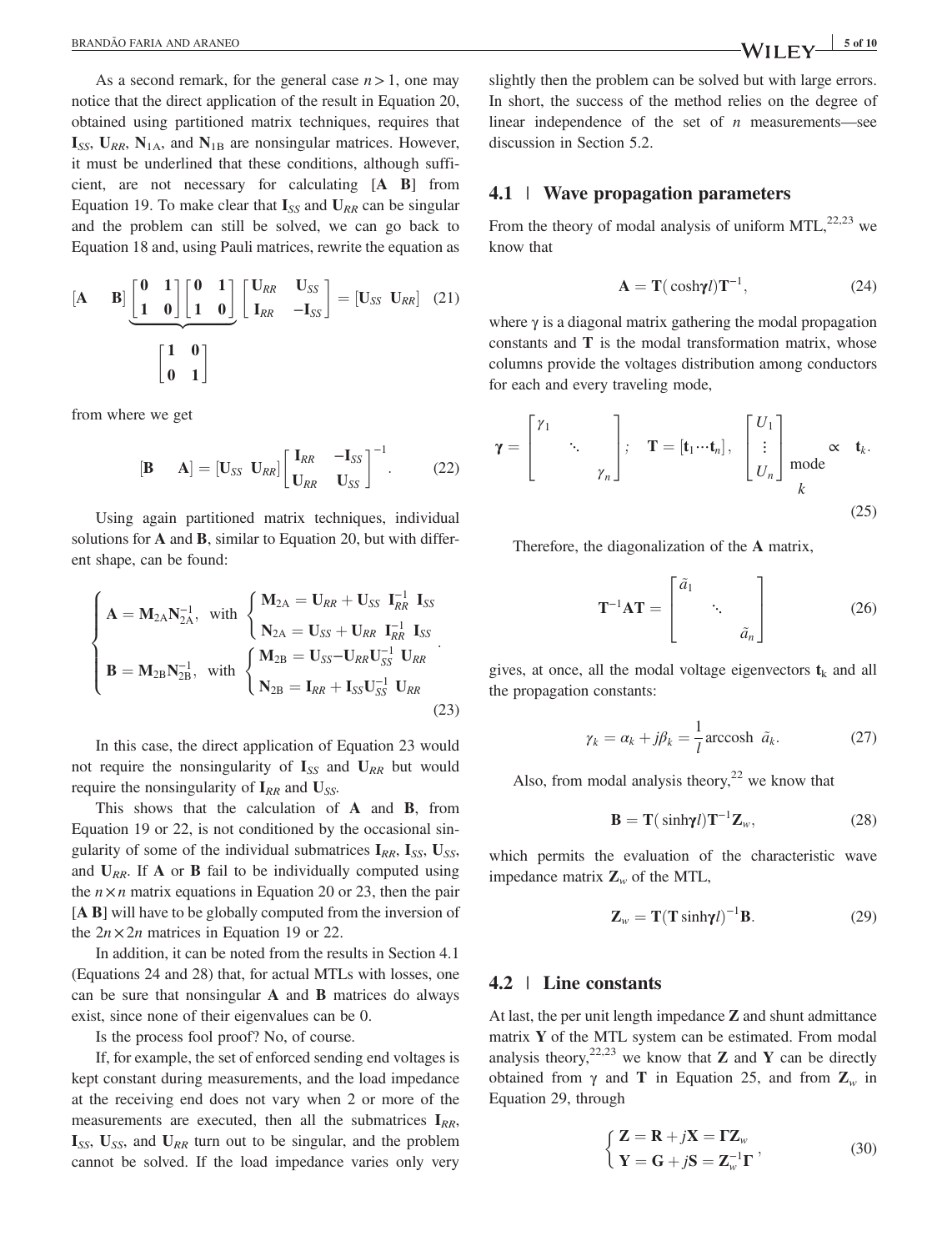$$
\Gamma = \sqrt{ZY} = T\gamma T^{-1}.
$$
 (31)

# 5 | SIMULATION RESULTS AND **VALIDATION**

The methodology proposed in this paper has been put to the proof. In this section, numerical simulation results are provided, validating the theoretical procedure and showing the effectiveness of the method.

The problem of the estimation of the line constants and wave parameters of an MTL system based on measurements made at the external accessible ends of the system is an inverse engineering problem. To validate the successful solution of the inverse problem addressed in the preceding sections, one needs to know beforehand the targeted answer to it.

#### 5.1 | Characterization of the reference MTL

Here, we describe in detail the physical constitution of the MTL system under analysis and solve the much simple direct problem, and find numerically its line constants, its wave parameters, and its ABCD matrix.

The reference MTL system is a 400 kV (1.4 GVA) 3phase line, in flat configuration, 500‐km long, with 2 shield conductors. The cross section of the bilaterally symmetric MTL structure is depicted in Figure 2.

The soil is assigned a typical resistivity value of 100  $\Omega$ m (average soil).

Each phase conductor is a bundle of 2 identical stranded cables separated of 40 cm. The characteristics of the cables are

> total number of wires: 42; number of peripheral wires: 20; wire diameter: 4.14 mm, cable external diameter: 31:8 mm; cable DC resistance:  $57.3 \text{ mA/km}$ .  $\sqrt{ }$  $\int$  $\left\{ \right.$

The shield conductors are single‐stranded cables. The characteristics of the cables are

> total number of wires: 12, number of peripheral wires: 12; wire diameter: 2.92 mm, cable external diameter: 14:6 mm; cable DC resistance:  $372 \text{ mA/km}$ .  $\sqrt{ }$  $\int$  $\left\{ \right.$

The shield conductors are grounded at each tower along the line length; the tower‐to‐tower distance varying typically in the range 300 to 400 m. For the frequency under analysis



FIGURE 2 Geometry of the reference 3-phase line system. Conductors 1, 2, and 3 are phase conductors, whereas 4 and 5 are shield conductors. Values displayed for conductor heights are average heights, taking the sag effect into account  $(h_{\text{av}} = h_{\text{max}} - 2s/3)$ 

 $(f = 50$  Hz), the grounding of the shield conductors can be seen as a continuous effect, and therefore, in the MTL propagation equations, one can set shield conductor voltages equal to 0. This transforms the 5‐conductor system into a reduced order 3-conductor system  $(n = 3)$ .

The corresponding p.u.l. series impedance matrix Z and p.u.l. shunt admittance matrix Y were computed, at 50 Hz, using the MNLA software (see Appendix A), yielding

$$
\mathbf{Z} = \begin{bmatrix} 85.0505 + j476.848 & 54.5467 + j113.527 & 56.5485 + j151.175 \\ 54.5467 + j113.527 & 85.0505 + j476.848 & 56.5485 + j151.175 \\ 56.5485 + j151.175 & 56.5485 + j151.175 & 86.9177 + j467.730 \end{bmatrix} \text{ m}\Omega/\text{km},
$$
\n
$$
\mathbf{Y} = \begin{bmatrix} +j3.048732 & -j0.132117 & -j0.450299 \\ -j0.132117 & +j3.048732 & -j0.450299 \\ -j0.450299 & -j0.450299 & +j3.133415 \end{bmatrix} \mu\text{S}/\text{km}.
$$

Next, the eigenvalues and eigenvectors of the ZY product were computed using MNLA, yielding the set of modal propagation constants:

$$
\gamma = \begin{bmatrix} \gamma_1 \\ \gamma_2 \\ \gamma_3 \end{bmatrix},
$$
  
with 
$$
\begin{cases} \gamma_1 = 5.01229 \times 10^{-5} + j1.06076 \times 10^{-3} \text{ km}^{-1} \\ \gamma_2 = 1.74537 \times 10^{-4} + j1.35017 \times 10^{-3} \text{ km}^{-1}, \\ \gamma_3 = 4.50887 \times 10^{-5} + j1.07596 \times 10^{-3} \text{ km}^{-1} \end{cases}
$$

yielding the set of modal characteristic wave impedances:

$$
\mathbf{Z}_{wm} = \begin{bmatrix} Z_{w1} \\ Z_{w2} \\ Z_{w3} \end{bmatrix},
$$
  
with 
$$
\begin{cases} Z_{w1} = 290.842 - j12.2926 \ \Omega \\ Z_{w2} = 565.454 - j71.2948 \ \Omega \\ Z_{w3} = 338.263 - j14.1751 \ \Omega \end{cases}
$$

and yielding the modal transformation matrix: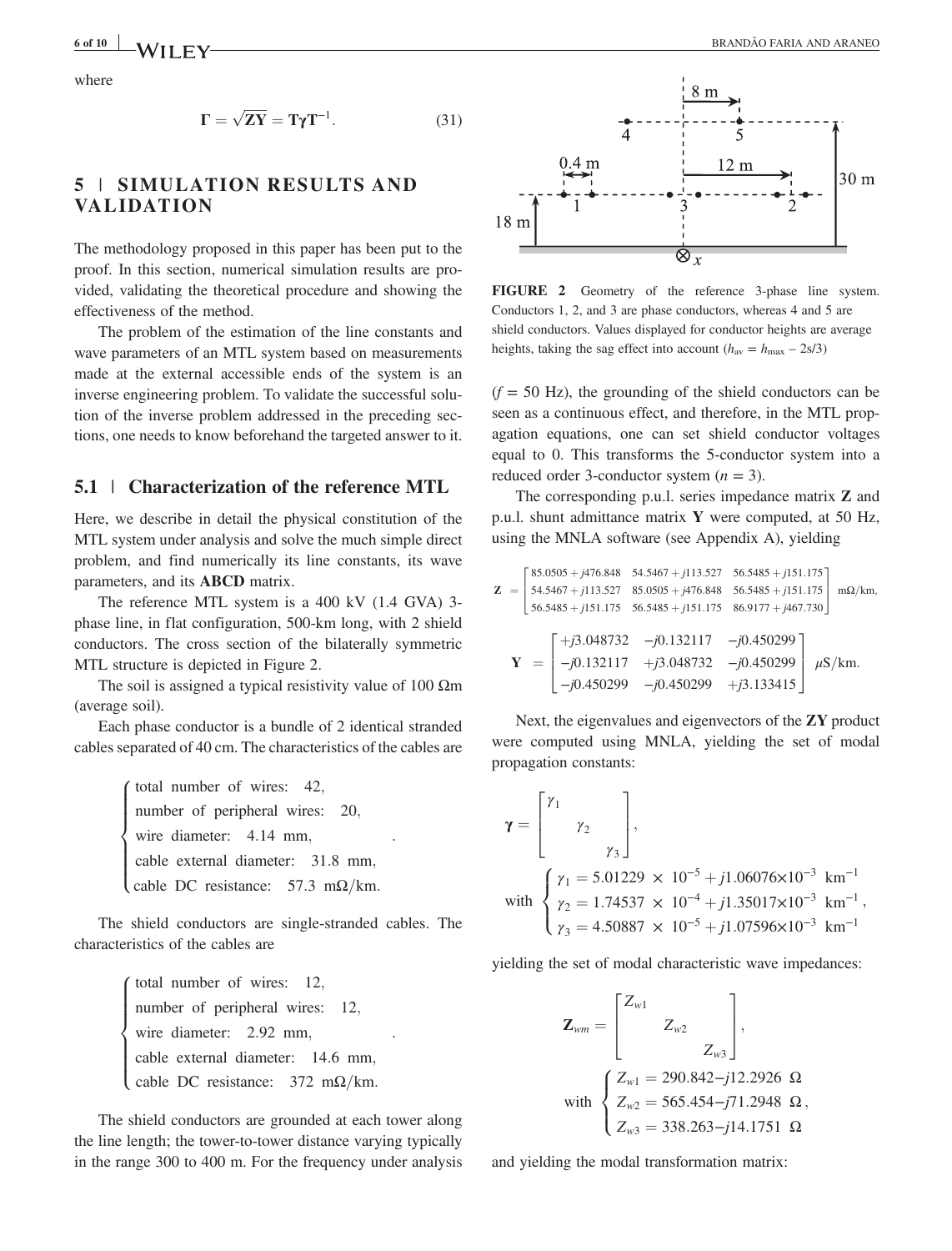| $\mathbf{T} =  \mathbf{t}_1 \quad \mathbf{t}_2 \quad \mathbf{t}_3 $ |                                       |                         |               |  |
|---------------------------------------------------------------------|---------------------------------------|-------------------------|---------------|--|
|                                                                     | $\lceil -0.380134 + j0.003049 \rceil$ | $+0.577840$             | $+0.707107$ ] |  |
|                                                                     | $=$ $\Big  -0.380134 + j0.003049$     | $+0.577840$             | $-0.707107$ . |  |
|                                                                     | $+0.843195$                           | $+0.576364 - i0.002913$ |               |  |
|                                                                     |                                       |                         |               |  |

The above results show, as expected, that the propagation modes (traveling waves) are split into 2 categories: symmetric and antisymmetric modes. Mode 1 is the symmetric aerial mode, mode 2 is the symmetric ground mode (the slowest one, with the highest attenuation), and mode 3 is the antisymmetric aerial mode.

Now, we use the preceding numerical information to obtain the characteristic wave impedance matrix  $\mathbf{Z}_w$  in phase coordinates,<sup>22</sup>

$$
\mathbf{Z}_w = \mathbf{T} \mathbf{Z}_{wm} \mathbf{T}^T, \tag{32}
$$

yielding

$$
\mathbf{Z}_{w} = \begin{bmatrix} 399.932 - j33.3431 & 61.6686 - j19.1680 & 95.0109 - j20.0083 \\ 61.6686 - j19.1680 & 399.932 - j33.3431 & 95.0109 - j20.0083 \\ 95.0109 - j20.0083 & 95.0109 - j20.0083 & 394.379 - j34.3216 \end{bmatrix} \Omega
$$

and to obtain the submatrices A in Equation 24 and B in Equation 28 of the chain matrix, that is,  $\mathbf{A} = \mathbf{T}(\cosh \gamma l) \mathbf{T}^{-1}$ ,  $\mathbf{B} = \mathbf{T}(\sinh \gamma l) \mathbf{T}^{-1} \mathbf{Z}_w$ , yielding

$$
\mathbf{A} = \begin{bmatrix} +0.83353 + j0.02647 & -0.02543 + j0.01491 & -0.02460 + j0.01314 \\ -0.02543 + j0.01491 & +0.83353 + j0.02647 & -0.02460 + j0.01314 \\ -0.02725 + j0.01445 & -0.02725 + j0.01445 & +0.83842 + j0.02591 \end{bmatrix},
$$

$$
\mathbf{B} = \begin{bmatrix} 36.8682 + j224.568 & 23.0537 + j51.4706 & 23.9438 + j69.3275 \\ 23.0537 + j51.4706 & 36.8682 + j224.568 & 23.9438 + j69.3275 \\ 23.9438 + j69.3275 & 23.9438 + j69.3275 & 37.7384 + j220.390 \end{bmatrix} \ \Omega.
$$

The remaining **D** and **C** submatrices of the chain matrix are evaluated using  $\mathbf{D} = \mathbf{A}^T$ , $\mathbf{C} = \mathbf{B}^{-1}(\mathbf{A}^2 - 1)$ , from Equation 9.

The MTL boundary conditions can be defined with the help of the following Thévenin equations

$$
\begin{cases} \mathbf{U}_S = \mathbf{U}_{S0} - \mathbf{Z}_S \mathbf{I}_S \\ \mathbf{U}_R = \mathbf{U}_{R0} + \mathbf{Z}_R \mathbf{I}_R \end{cases} (33)
$$

where  $\mathbb{Z}_s$  and  $\mathbb{U}_{s0}$  are the generator-side Thévenin matrix parameters (impedance and open-end voltage); likewise,  $\mathbf{Z}_R$ and  $U_{R0}$  are the load-side Thévenin matrix parameters.

Once the particular MTL boundary conditions are enforced, all the MTL voltages and currents can be found. Combining Equations 1 and 33, we get

$$
\begin{cases}\n\mathbf{I}_R = (\mathbf{B} + \mathbf{Z}_S \mathbf{D} + (\mathbf{A} + \mathbf{Z}_S \mathbf{C}) \mathbf{Z}_R)^{-1} (\mathbf{U}_{S0} - (\mathbf{A} + \mathbf{Z}_S \mathbf{C}) \mathbf{U}_{R0}) \\
\mathbf{U}_R = \mathbf{U}_{R0} + \mathbf{Z}_R \mathbf{I}_R \\
\mathbf{I}_S = \mathbf{C} \mathbf{U}_R + \mathbf{D} \mathbf{I}_R \\
\mathbf{U}_S = \mathbf{U}_{S0} - \mathbf{Z}_S \mathbf{I}_S\n\end{cases}
$$
\n(34)

# 5.2 | Application and validation of the method

The procedure described in this work must be able to accurately estimate the matrix line constants of the MTL, no matter its particular boundary conditions at  $x = 0$  and at  $x = l$ . The only requirement is that  $n (n = 3)$  independent measures of the MTL voltage and current phasors are available for processing.

As has been referred, the MTL intrinsic parameters do not physically depend on the line terminations (boundary conditions); however, they are computed from the latter. From a numerical point of view (accuracy), some line terminations may be easier than others; in this paper, where the effectiveness of the proposed method is to be checked, we will focus attention on a particular situation perceived as numerically "difficult": the case when the sending end voltage phasors remain the same during measurements and the receiving end termination is close to perfect matching, that is,

$$
\begin{cases}\n\mathbf{Z}_{S}^{(k)} = \mathbf{0}, \quad \mathbf{U}_{S}^{(k)} = \mathbf{U}_{S0} \\
\mathbf{Z}_{R}^{(k)} = (1 + \delta_{k}) \mathbf{Z}_{w}, \quad \mathbf{U}_{R0} = \mathbf{0}\n\end{cases}, \quad \text{with } \begin{cases}\nk = 1, 2, 3 \\
\delta_{k} < 1\n\end{cases}.
$$
\n(35)

In fact, in this situation, we have

$$
\mathbf{U}_{SS} = \begin{bmatrix} \mathbf{U}_{S}^{(1)} & \mathbf{U}_{S}^{(2)} & \mathbf{U}_{S}^{(3)} \end{bmatrix}, \quad \mathbf{U}_{S}^{(1)} = \mathbf{U}_{S}^{(2)} = \mathbf{U}_{S}^{(3)} = \mathbf{U}_{S0},
$$

where

$$
\mathbf{U}_{S0} = \sqrt{2} \frac{400}{\sqrt{3}} \begin{bmatrix} 1 \\ e^{-j120^{\circ}} \\ e^{+j120^{\circ}} \end{bmatrix} \text{ kV}.
$$

Matrix  $U_{SS}$  is singular and, according to Equation 23, the calculation of B would fail.

In addition, when  $\mathbb{Z}_R$  is close to  $\mathbb{Z}_w$ , the absence of reflected waves makes the receiving end voltages to be almost proportional to those at the sending end, and therefore, with matrix  $U_{RR}$  near to singular (recall that in a lossless matched MTL, the voltages  $U_R$  and  $U_S$  would be equal except for a rotation factor, dependent on the line length). According to Equation 20, the quasi-singularity of  $U_{RR}$  could originate numerical problems in the computation of B.

Since we do not have access to real PMU data, we simulated them using the equation set in Equation 34, together with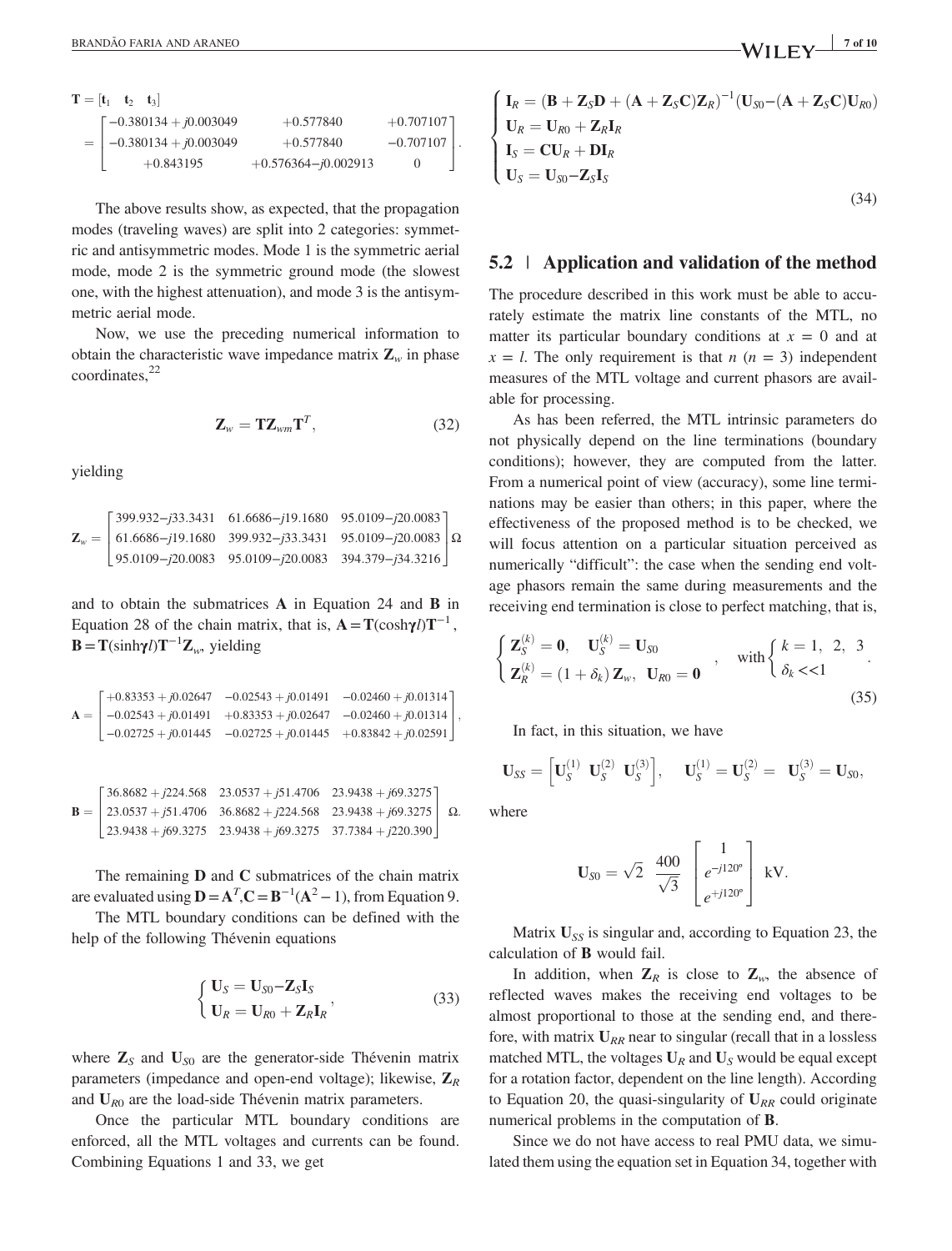the data in Section 5.1. The 3 independent "measurements" were obtained considering in Equation 35 that

$$
\delta_k = (k-2)\delta,\tag{36}
$$

where the delta parameter  $\delta$  is small and will be chosen for discussion.

For illustration purposes, we offer below the computed entries of  $U_R$ ,  $I_R$ , and  $I_S$  (in polar coordinates) that simulate the set of 3 measurements for the case of a variation of 0.1% in the load impedance, ie,  $\delta = 10^{-3}$ .

For  $k = 1$ ,

$$
\mathbf{U}_{R}^{(1)} = \begin{bmatrix} 318.439 & \angle -30.715^{\circ} \\ 318.986 & \angle -151.038^{\circ} \\ 319.085 & \angle +89.860^{\circ} \end{bmatrix} \text{kV},
$$

$$
\mathbf{I}_{R}^{(1)} = \begin{bmatrix} 0.99898 & \angle -32.974^{\circ} \\ 0.98972 & \angle -143.553^{\circ} \\ 1.08168 & \angle +92.371^{\circ} \end{bmatrix} \text{kA},
$$

$$
\mathbf{I}_{S}^{(1)} = \begin{bmatrix} 1.02165 & \angle -0.023^{\circ} \\ 1.01461 & \angle -112.688^{\circ} \\ 1.10795 & \angle +122.600^{\circ} \end{bmatrix} \text{kA}.
$$

For  $k = 2$ ,

$$
\mathbf{U}_{R}^{(2)} = \begin{bmatrix} 318.526 & \angle -30.691^{\circ} \\ 319.075 & \angle -151.014^{\circ} \\ 319.169 & \angle +89.883^{\circ} \end{bmatrix} \text{kV},
$$

$$
\mathbf{I}_{R}^{(2)} = \begin{bmatrix} 0.99825 & \angle -32.950^{\circ} \\ 0.98900 & \angle -143.529^{\circ} \\ 1.08089 & \angle +92.395^{\circ} \end{bmatrix} \text{kA},
$$

$$
\mathbf{I}_{S}^{(2)} = \begin{bmatrix} 1.02118 & \angle -0.023^{\circ} \\ 1.01415 & \angle -112.640^{\circ} \\ 1.10743 & \angle +122.648^{\circ} \end{bmatrix} \text{kA}.
$$

For  $k = 3$ ,

$$
\mathbf{U}_{R}^{(3)} = \begin{bmatrix} 318.612 & \angle -30.667^{\circ} \\ 319.163 & \angle -150.990^{\circ} \\ 319.253 & \angle +89.907^{\circ} \end{bmatrix} \text{kV},
$$

$$
\mathbf{I}_{R}^{(3)} = \begin{bmatrix} 0.99752 & \angle -32.926^{\circ} \\ 0.98829 & \angle -143.505^{\circ} \\ 1.08010 & \angle +92.419^{\circ} \end{bmatrix} \text{kA},
$$

$$
\mathbf{I}_{S}^{(3)} = \begin{bmatrix} 1.02071 & \angle -0.022^{\circ} \\ 1.01370 & \angle -112.592^{\circ} \\ 1.10691 & \angle +122.696^{\circ} \end{bmatrix} \text{kA}.
$$

By running MatLab, we implemented the procedure developed in Section 4 and estimated the matrix line constants of the MTL. We did that by continuously varying the parameter delta from  $10^{-4}$  to  $10^{-1}$ . The idea is to conclude about how small can be the load‐side variation to permit saying that the measurement set is independent and therefore that the produced output is meaningful.

The estimated p.u.l. series impedance matrix Z and shunt admittance matrix  $Y$  were compared with the targeted ones offered in Section 5.1. The following error functions are defined, separately, for both matrices and for their self and mutual entries:

$$
E_{Z_s} = \left| \frac{\sum_{k} \left( Z_{kk}^{(e)} - Z_{kk}^{(t)} \right)}{\sum_{k} Z_{kk}^{(t)}} \right|, E_{Z_m} = \left| \frac{\sum_{j,k} \left( Z_{jk}^{(e)} - Z_{jk}^{(t)} \right)}{\sum_{j,k} Z_{jk}^{(t)}} \right|, \quad (37)
$$

$$
E_{Y_s} = \left| \frac{\sum_{k} \left( Y_{kk}^{(e)} - Y_{kk}^{(t)} \right)}{\sum_{k} Y_{kk}^{(t)}} \right|, \ E_{Y_m} = \left| \frac{\sum_{j,k} \left( Y_{jk}^{(e)} - Y_{jk}^{(t)} \right)}{\sum_{j,k} Y_{jk}^{(t)}} \right|, \tag{38}
$$

where superscripts  $(e)$  and  $(t)$  stand for estimated and target results, respectively, and subscripts s and m refer to self and mutual entries, respectively.

The impedance relative errors in Equation 37 are plotted against the delta parameter in Figure 3A. The admittance



FIGURE 3 Logarithmic plot of the relative errors occurring in the estimation of the self (s) and mutual (m) elements of the matrix line constants of the multiconductor transmission line. The horizontal axis is the delta parameter characterizing the load variation defined in Equation 36. (A)  $\mathbb Z$  matrix. (B)  $\mathbb Y$  matrix.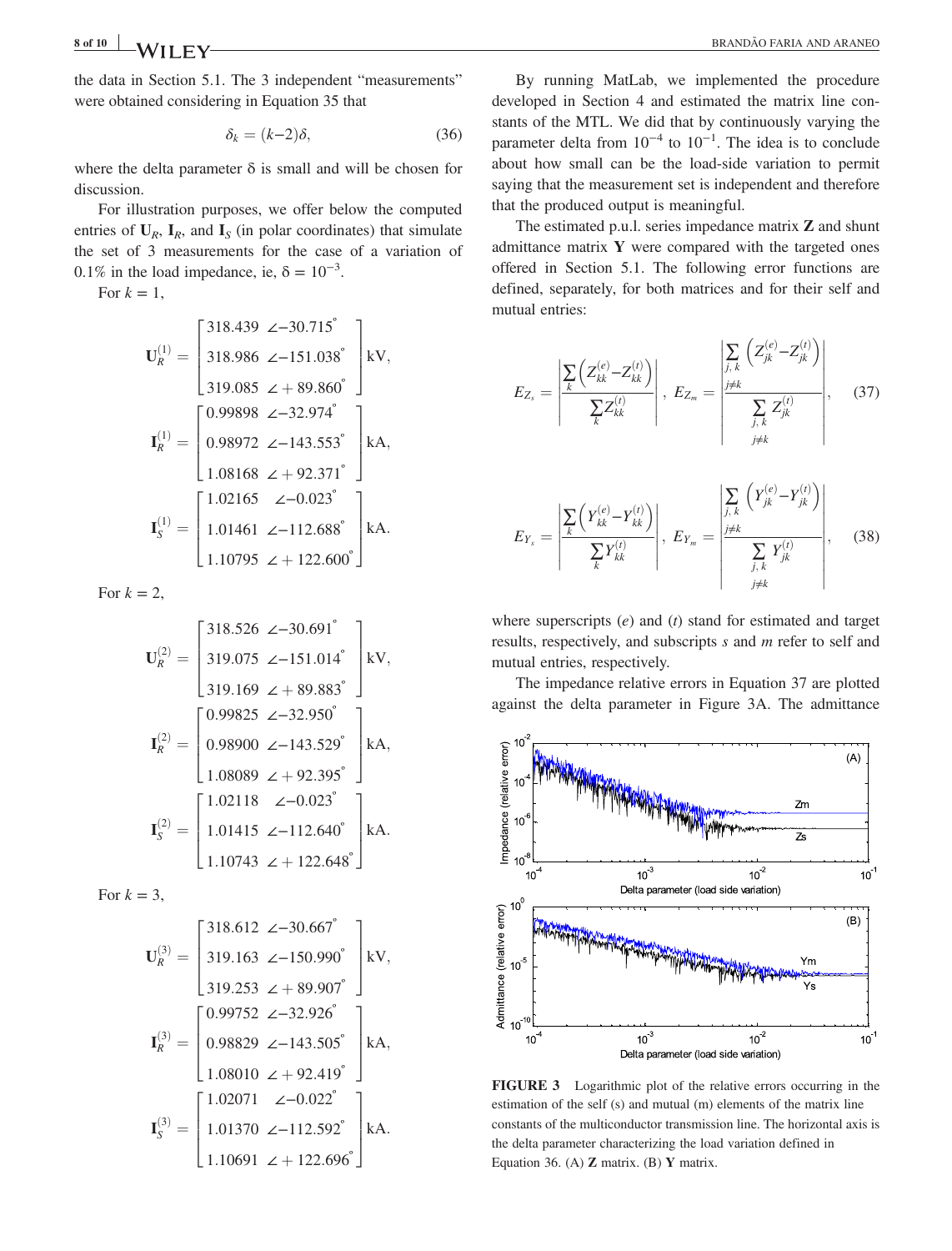relative errors in Equation 38 are plotted against the delta parameter in Figure 3B.

Obtained results show that

- admittance errors are larger than those in the impedance;
- errors in the mutual elements are larger than those in the self, diagonal elements;
- for  $\delta$  larger than 10<sup>-2</sup>, the relative errors are negligibly small, of the order of 1 part per million. In addition, the errors are fairly constant and stable;
- when  $\delta$  decreases from  $10^{-2}$  to  $10^{-4}$ , the relative errors increase steadily. For  $\delta = 10^{-4}$ , the impedance error is about  $10^{-3}$  whereas the admittance error exceeds  $10^{-2}$ . In addition, the errors are rather unstable.

The reason why admittance errors are larger than those in the impedance may be due to the estimated values of  $Y$  reveal the undesired presence of a contribution with real part, which should not exist, since the reference MTL does not have transverse losses.

The reason why the errors in the mutual elements exceed those in the self‐elements may be due to the definition of the relative error in Equations 37 and 38 where, for the mutual elements, the denominator has a smaller absolute value, since the mutual elements are smaller than the diagonal elements.

The apparent instability of the computed errors, for  $\delta$  < 10<sup>-2</sup>, is especially remarkable in the logarithmic representation that we used; it would not be visible in a linear scale. It is a mere reflex of the numerical noise occurring in the computation process.

In conclusion, even in the case of very small variations (0.01%) of the load condition, the proposed procedure can efficiently determine the matrix line constants of the MTL, with a relative error of 0.1% in the p.u.l. series impedance matrix and 1% in the shunt admittance matrix.

Finally, we need to refer to a recent work by Lowe, $^{19}$ where the estimation of the line constants of an untransposed 3‐phase line was presented. A rigorous comparison of results is unfortunately not possible. In this paper, we defined unambiguously the line load impedance for the set of three measurements, however, Lowe did not; he only says that "the impedance of the load is varied", with no specification. In any case, assuming that the measurements made by him and by us involve 3 clearly different loads, the agreement is obvious, Lowe reported 0% error while we report 1 part per million.

# 6 | CONCLUSION

A novel matrix procedure aimed at the estimation of the line constants and wave parameters of uniform MTLs based on PMU information was developed in this paper.

Contrary to other methods, the proposed procedure is rigorous, general, compact, and effective. Rigorous because it does not involve any simplifying approximations; it uses a distributed parameter approach and real traveling wave modes obtained via modal analysis techniques. General because it applies to uniform multiconductor lines with any number of conductors, any geometry (single and coupled double circuits) and any length. Compact because a single‐matrix equation is used to estimate all the relevant entries of the chain matrix of the MTL from where the line constants are obtained. Effective because, for a MTL with  $n + 1$  conductors, a minimum of n independent measurements is strictly required for the estimation of the line parameters with an error around 1 part per million (provided that the MTL boundary conditions change more than 1% between measurements).

As a continuation of this work, we suggest 2 paths, eventually linked. One is a sensitivity analysis considering the presence of noise in PMU data. Another is the consideration of oversampling and least squares methods for improved accuracy.

# ACKNOWLEDGEMENTS

The first author acknowledges the support provided by the Fundação para a Ciência e a Tecnologia [UID/EEA/50008/ 2013] and by the Instituto de Telecomunicações [Project PC226].

# **REFERENCES**

- 1. Phadke AG, Thorp JS, Adamiak MG. A new measurement technique for tracking voltage phasors, local system frequency, a rate of change of frequency. IEEE Trans Power App Syst. 1983;102:1025‐1038.<https://doi.org/10.1109/TPAS.1983.318043>
- 2. Phadke AG. Synchronized phasor measurements. A historical overview. 2002 IEEE/PES T&D Conf. and Exhibition, Asia Pacific. <https://doi.org/:10.1109/TDC.2002.1178427>
- 3. Phadke AG. PMU memories. IEEE Power & Energy Mag. 2015;13:93‐96.
- 4. Aminifar F, Fotuhi‐Firuzabad M, Safdarian A, Davoudi A, Shahidehpour M. Synchrophasor measurement technology in power systems: panorama and state-of-the-art. IEEE Access. 2015;2:1607‐1628.<https://doi.org/10.1109/ACCESS.2015.2389659>
- 5. Mohanta DK, Murthy C, Roy DS. A brief review of phasor measurement units as sensors for smart grid. Electr Power Compon Syst. 2016;44:411‐425. [https://doi.org/10.1080/15325008.2015.](https://doi.org/10.1080/15325008.2015.1117538) [1117538](https://doi.org/10.1080/15325008.2015.1117538)
- 6. Phadke AG, Thorp JS. Synchronized Phasor Measurements and Its Applications. New York: Springer; 2008.
- 7. Phadke AG, Wall P, Ding L, Terzija V. Improving the performance of power system protection using wide area monitoring systems. J Mod Power Syst Clean Energy. 2016;4:319‐331. [https://doi.org/](https://doi.org/10.1007/s40565-016-0211-x) [10.1007/s40565](https://doi.org/10.1007/s40565-016-0211-x)‐016‐0211‐x